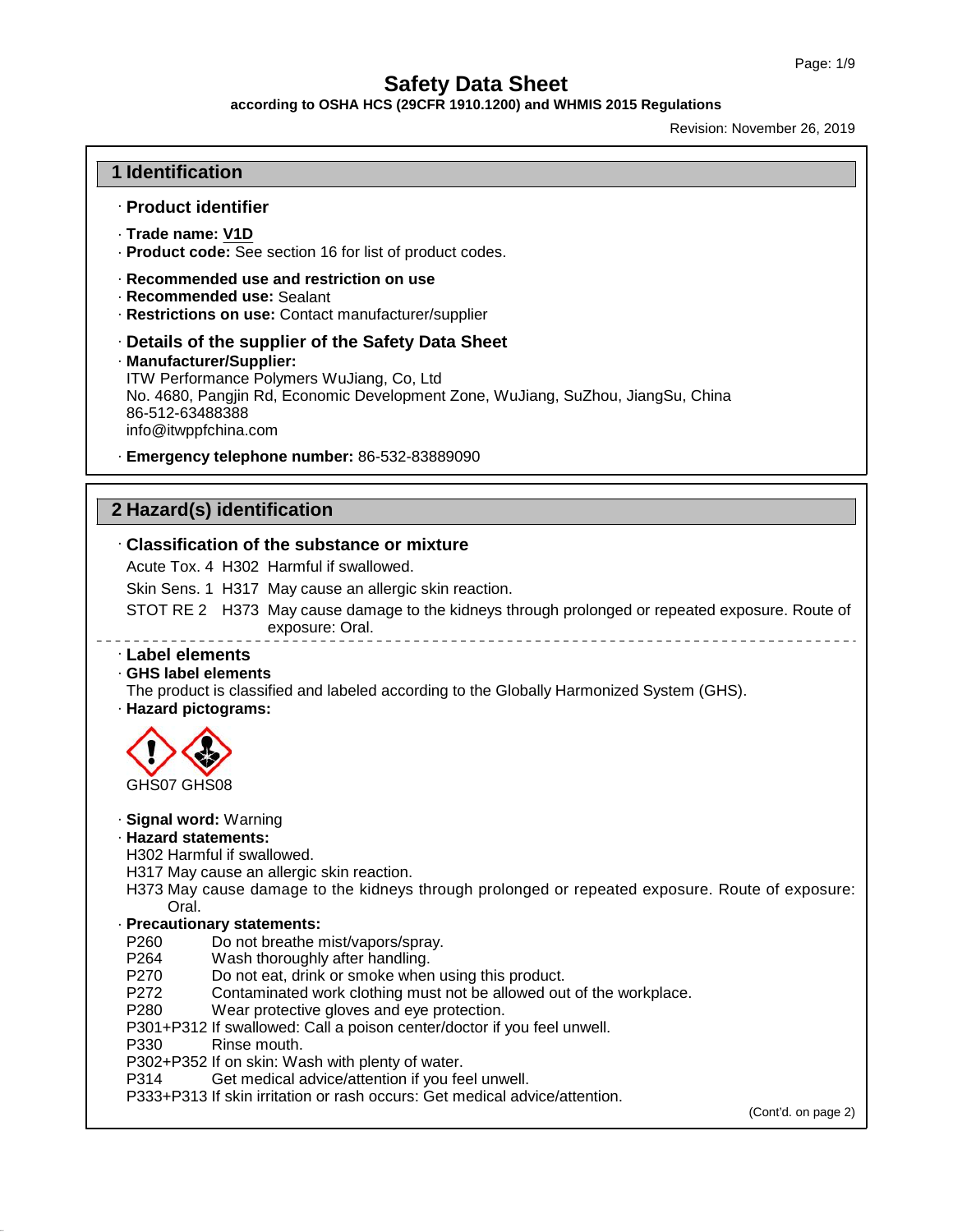**according to OSHA HCS (29CFR 1910.1200) and WHMIS 2015 Regulations**

Revision: November 26, 2019

# **Trade name: V1D**

(Cont'd. of page 1)

P362+P364 Take off contaminated clothing and wash it before reuse. Dispose of contents/container in accordance with local/regional/national/international regulations.

· **Other hazards** There are no other hazards nototherwise classified that have been identified.

# **3 Composition/information on ingredients**

### · **Chemical characterization: Mixtures**

# · **Components:**

| 107-21-1 Ethylene glycol                                                               | 40-60%    |
|----------------------------------------------------------------------------------------|-----------|
| STOT RE 2, H373<br>Acute Tox. 4, H302                                                  |           |
| 9006-04-6 Natural rubber latex                                                         | 20-40%    |
| Skin Sens. 1B, H317                                                                    |           |
| 1310-58-3 Potassium hydroxide                                                          | $< 0.5\%$ |
| Met. Corr.1, H290; Skin Corr. 1A, H314<br><b>Acute Tox. 4, H302</b>                    |           |
| 1336-21-6 Ammonia, aqueous solution                                                    | $< 0.3\%$ |
| Met. Corr.1, H290; Skin Corr. 1B, H314; Eye Dam. 1, H318<br>$\bigcirc$ STOT SE 3, H335 |           |
|                                                                                        |           |

# · **Additional information:**

For the wording of the listed Hazard Statements, refer to section 16.

For the listed ingredient(s), the identity and/or exact percentage(s) are being withheld as a trade secret.

# **4 First-aid measures**

# · **Description of first aid measures**

- · **General information:** Immediately remove any clothing soiled by the product.
- · **After inhalation:** Supply fresh air; consult doctor in case of complaints.
- · **After skin contact:**
- Immediately wash with water and soap and rinse thoroughly.

If skin irritation or rash occurs: Get medical advice/attention.

· **After eye contact:**

Remove contact lenses if worn.

Rinse opened eye for several minutes under running water. If symptoms persist, consult a doctor.

· **After swallowing:**

Rinse out mouth and then drink plenty of water.

Do not induce vomiting; immediately call for medical help.

· **Most important symptoms and effects, both acute and delayed:**

Allergic reactions Gastric or intestinal disorders when ingested.

· **Danger:**

49.4.0

Harmful if swallowed.

May cause damage to the kidneys through prolonged or repeated exposure. Route of exposure: Oral.

· **Indication of any immediate medical attention and special treatment needed:** Contains ethanediol. Consult literature for specific antidotes.

Treat skin and mucous membrane with antihistamine and corticoid preparations.

(Cont'd. on page 3)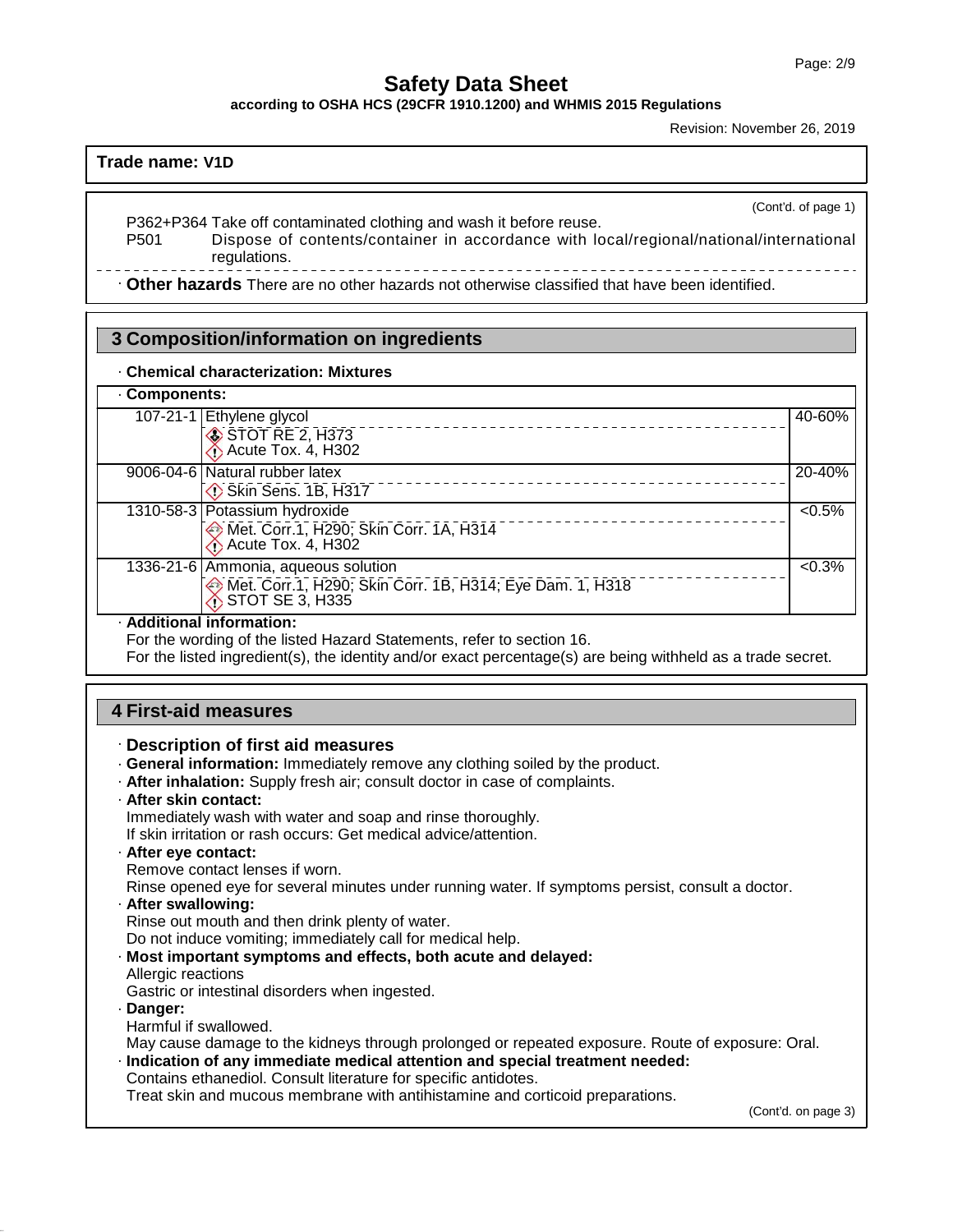**according to OSHA HCS (29CFR 1910.1200) and WHMIS 2015 Regulations**

Revision: November 26, 2019

# **Trade name: V1D**

(Cont'd. of page 2)

Contains Natural rubber latex. May produce an allergic reaction. Medical supervision for at least 48 hours. If medical advice is needed, have product container or label at hand.

# **5 Fire-fighting measures**

- · **Extinguishing media**
- · **Suitable extinguishing agents:**
- CO2, extinguishing powder or water spray. Fight larger fires with water spray.
- · **For safety reasons unsuitable extinguishing agents:** None.
- · **Special hazards arising from the substance or mixture**
- Formation of toxic gases is possible during heating or in case of fire.
- · **Advice for firefighters**
- · **Protective equipment:**

Wear self-contained respiratory protective device.

Wear fully protective suit.

# **6 Accidental release measures**

- · **Personal precautions, protective equipment and emergency procedures** Wear protective equipment. Keep unprotected persons away. Ensure adequate ventilation.
- · **Environmental precautions** Do not allow to enter sewers/ surface or ground water.
- · **Methods and material for containment and cleaning up** Allow to solidify. Pick up mechanically.
- · **Reference to other sections**

See Section 7 for information on safe handling.

See Section 8 for information on personal protection equipment.

See Section 13 for disposal information.

# **7 Handling and storage**

# · **Handling**

- · **Precautions for safe handling:** Open and handle receptacle with care.
- · **Information about protection against explosions and fires:** No special measures required.
- · **Conditions for safe storage, including any incompatibilities**
- · **Requirements to be met by storerooms and receptacles:**
- Store in cool, dry conditions in well sealed receptacles.
- · **Information about storage in one common storage facility:** Store away from foodstuffs.
- · **Specific end use(s)** No relevant information available.

# **8 Exposure controls/personal protection**

· **Control parameters**

49.4.0

· **Components with limit values that require monitoring at the workplace:**

(Cont'd. on page 4)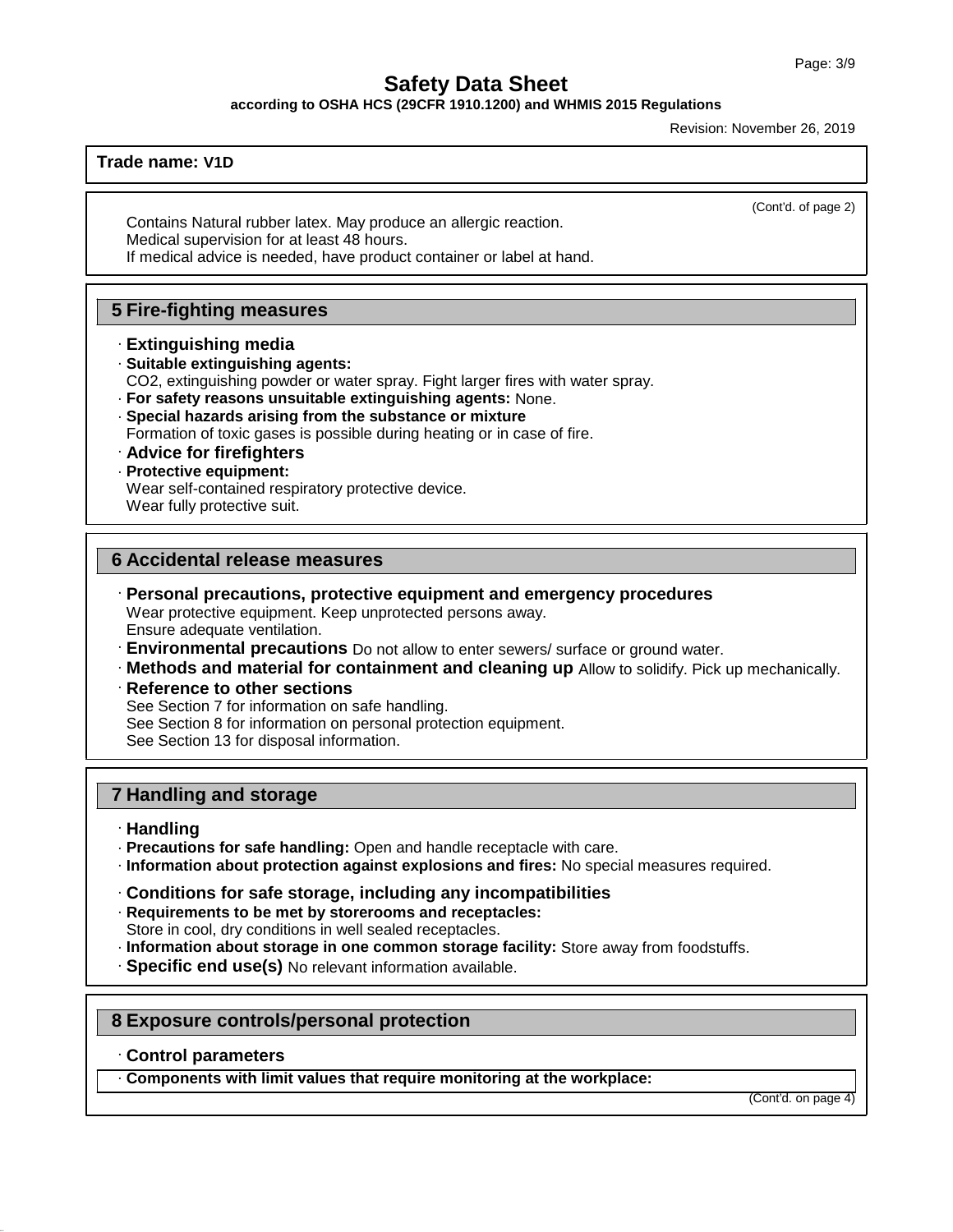### **according to OSHA HCS (29CFR 1910.1200) and WHMIS 2015 Regulations**

Revision: November 26, 2019

# **Trade name: V1D**

49.4.0

|                            |                                                                                                            | (Cont'd. of page 3) |
|----------------------------|------------------------------------------------------------------------------------------------------------|---------------------|
| 107-21-1 Ethylene glycol   |                                                                                                            |                     |
| <b>TLV (USA)</b>           | Short-term value: 10** mg/m <sup>3</sup> , 50* ppm                                                         |                     |
|                            | Long-term value: 25* ppm<br>*vapor fraction:**inh. fraction, aerosol only                                  |                     |
| EL (Canada)                | Short-term value: 20** mg/m <sup>3</sup>                                                                   |                     |
|                            | Long-term value: 10** mg/m <sup>3</sup>                                                                    |                     |
|                            | Ceiling limit value: 100* mg/m <sup>3</sup> , 50*** ppm                                                    |                     |
|                            | *Aerosol; **Particulate; ***Vapour                                                                         |                     |
| EV (Canada)                | Ceiling limit value: 100 mg/m <sup>3</sup>                                                                 |                     |
| LMPE (Mexico)              | Ceiling limit value: 100* mg/m <sup>3</sup>                                                                |                     |
|                            | A4, *solo aerosol                                                                                          |                     |
|                            | 9006-04-6 Natural rubber latex                                                                             |                     |
| TLV (USA)                  | Long-term value: 0.0001* mg/m <sup>3</sup><br>Skin; DSEN, RSEN;* inh. fraction                             |                     |
| EL (Canada)                | Long-term value: 0.001 mg/m <sup>3</sup>                                                                   |                     |
|                            | inhalable, Skin; S                                                                                         |                     |
| EV (Canada)                | Long-term value: 0.001 mg/m <sup>3</sup>                                                                   |                     |
|                            | as total proteins, inhalable, Skin                                                                         |                     |
| LMPE (Mexico)              | Long-term value: 0.0001* mg/m <sup>3</sup>                                                                 |                     |
|                            | SEN, PIEL, *fracción inhalable                                                                             |                     |
|                            | 1310-58-3 Potassium hydroxide                                                                              |                     |
| <b>REL (USA)</b>           | Ceiling limit value: 2 mg/m <sup>3</sup>                                                                   |                     |
| TLV (USA)                  | Ceiling limit value: 2 mg/m <sup>3</sup>                                                                   |                     |
| EL (Canada)                | Ceiling limit value: 2 mg/m <sup>3</sup>                                                                   |                     |
| EV (Canada)                | Ceiling limit value: 2 mg/m <sup>3</sup>                                                                   |                     |
| LMPE (Mexico)              | Ceiling limit value: 2 mg/m <sup>3</sup>                                                                   |                     |
| <b>Exposure controls</b>   | Engineering measures Provide adequate ventilation.                                                         |                     |
|                            | · General protective and hygienic measures:                                                                |                     |
|                            | The usual precautionary measures for handling chemicals should be followed.                                |                     |
|                            | Keep away from foodstuffs, beverages and feed.<br>Immediately remove all soiled and contaminated clothing. |                     |
|                            | Wash hands before breaks and at the end of work.                                                           |                     |
|                            | Do not inhale gases / fumes / aerosols.                                                                    |                     |
|                            | Avoid contact with the eyes and skin.                                                                      |                     |
|                            | · Engineering controls: No relevant information available.                                                 |                     |
| · Breathing equipment:     | Not required under normal conditions of use.                                                               |                     |
|                            | For large spills, respiratory protection may be advisable.                                                 |                     |
| · Protection of hands:     |                                                                                                            |                     |
|                            |                                                                                                            |                     |
|                            | Protective gloves                                                                                          |                     |
| Material: Nitrile          |                                                                                                            |                     |
| Thickness: 4 mil           |                                                                                                            |                     |
| Breakthrough time: 2 hours |                                                                                                            | (Cont'd. on page 5) |
|                            |                                                                                                            |                     |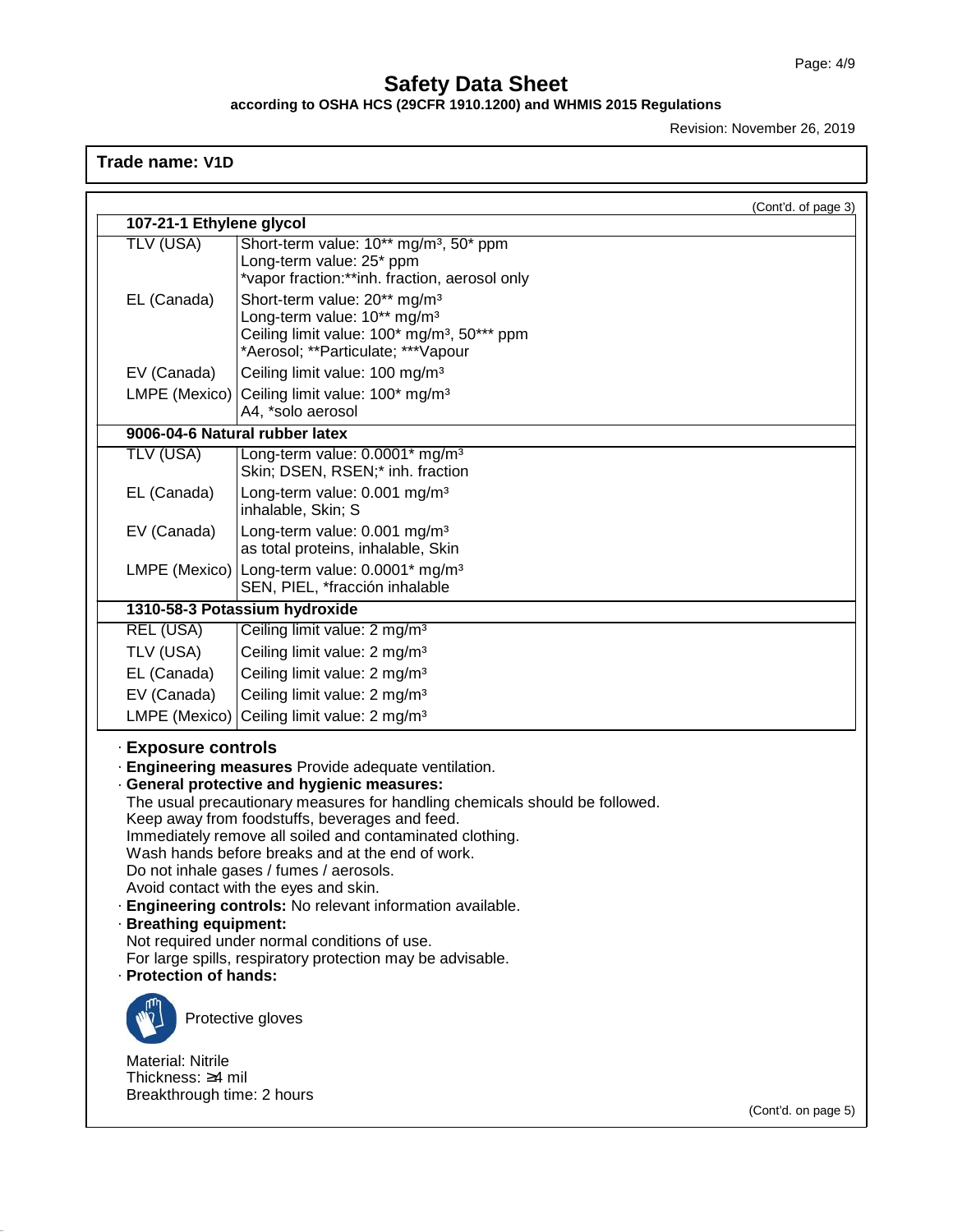**according to OSHA HCS (29CFR 1910.1200) and WHMIS 2015 Regulations**

Revision: November 26, 2019

# **Trade name: V1D**

(Cont'd. of page 4)

# · **Eye protection:**



49.4.0

Safety glasses

Follow relevant national guidelines concerning the use of protective eyewear.

· **Body protection:** Protective work clothing

- · **Limitation and supervision of exposure into the environment**
- No relevant information available.
- · **Risk management measures** No relevant information available.

# **9 Physical and chemical properties**

| Information on basic physical and chemical properties      |                                               |
|------------------------------------------------------------|-----------------------------------------------|
| · Appearance:<br>Form:                                     | Liquid                                        |
| Color:                                                     | Whitish                                       |
| · Odor:                                                    | Ammonia-like                                  |
| · Odor threshold:                                          | Not determined.                               |
| · pH-value at 20 °C (68 °F):                               | 9.0                                           |
| · Melting point/Melting range:                             | Not determined.                               |
| · Boiling point/Boiling range:                             | 100 °C (212 °F)                               |
| · Flash point:                                             | Not applicable.                               |
| · Flammability (solid, gaseous):                           | Not applicable.                               |
| · Auto-ignition temperature:                               | 410 °C (770 °F)                               |
| · Decomposition temperature:                               | Not determined.                               |
| · Danger of explosion:                                     | Product does not present an explosion hazard. |
| · Explosion limits                                         |                                               |
| Lower:                                                     | Not determined.                               |
| Upper:                                                     | Not determined.                               |
| Oxidizing properties:                                      | Not determined.                               |
| · Vapor pressure at 20 °C (68 °F):                         | 0.1 hPa (0.1 mm Hg)                           |
| · Density:                                                 |                                               |
| <b>Relative density:</b>                                   | 1.00                                          |
| Vapor density:                                             | Not determined.                               |
| <b>Evaporation rate:</b>                                   | Not determined.                               |
| · Solubility in / Miscibility with                         |                                               |
| Water:                                                     | Not miscible or difficult to mix.             |
| · Partition coefficient (n-octanol/water): Not determined. |                                               |
| · Viscosity                                                |                                               |
| Dynamic at 20 °C (68 °F):                                  | 750-1200 mPas                                 |
| Kinematic:                                                 | Not determined.                               |
|                                                            | (Cont'd. on page 6)                           |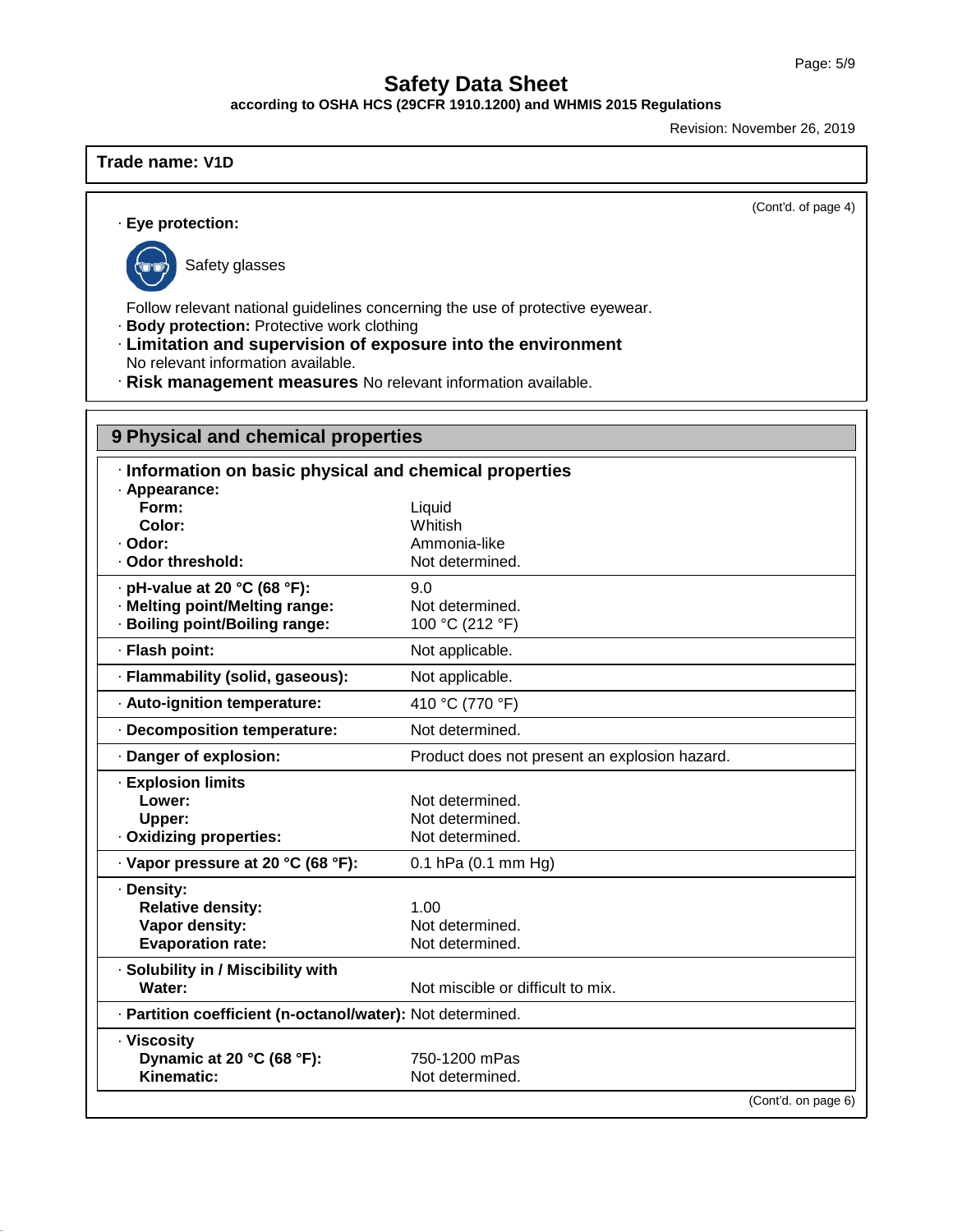(Cont'd. of page 5)

# **Safety Data Sheet**

**according to OSHA HCS (29CFR 1910.1200) and WHMIS 2015 Regulations**

Revision: November 26, 2019

**Trade name: V1D**

• **Other information** No relevant information available.

# **10 Stability and reactivity**

- · **Reactivity:** No relevant information available.
- · **Chemical stability:**
- · **Thermal decomposition / conditions to be avoided:** No decomposition if used and stored according to specifications.
- · **Possibility of hazardous reactions**
- Polymerization.

Reacts with strong acids and oxidizing agents.

Toxic fumes may be released if heated above the decomposition point.

- · **Conditions to avoid** Excessive heat.
- · **Incompatible materials** No relevant information available.
- · **Hazardous decomposition products** Carbon monoxide and carbon dioxide

# **11 Toxicological information**

# · **Information on toxicological effects**

· **Acute toxicity:** Harmful if swallowed.

# · **LD/LC50 values that are relevant for classification:**

**ATE (Acute Toxicity Estimate)**

# Oral LD50 1221 mg/kg

- · **Primary irritant effect:**
- · **On the skin:** Slight irritant effect on skin and mucous membranes.
- · **On the eye:** Slight irritant effect on eyes.
- · **Sensitization:** Sensitization possible through skin contact.
- · **IARC (International Agency for Research on Cancer):**

Present in trace quantities.

50-00-0 formaldehyde 1

· **NTP (National Toxicology Program):** Present in trace quantities.

- 50-00-0 formaldehyde K
- · **OSHA-Ca (Occupational Safety & Health Administration):**

Present in trace quantities.

50-00-0 formaldehyde

# · **Probable route(s) of exposure:**

Ingestion.

Inhalation.

Eye contact.

Skin contact.

49.4.0

· **Germ cell mutagenicity:** Based on available data, the classification criteria are not met.

· **Carcinogenicity:** Based on available data, the classification criteria are not met.

· **Reproductive toxicity:** Based on available data, the classification criteria are not met.

(Cont'd. on page 7)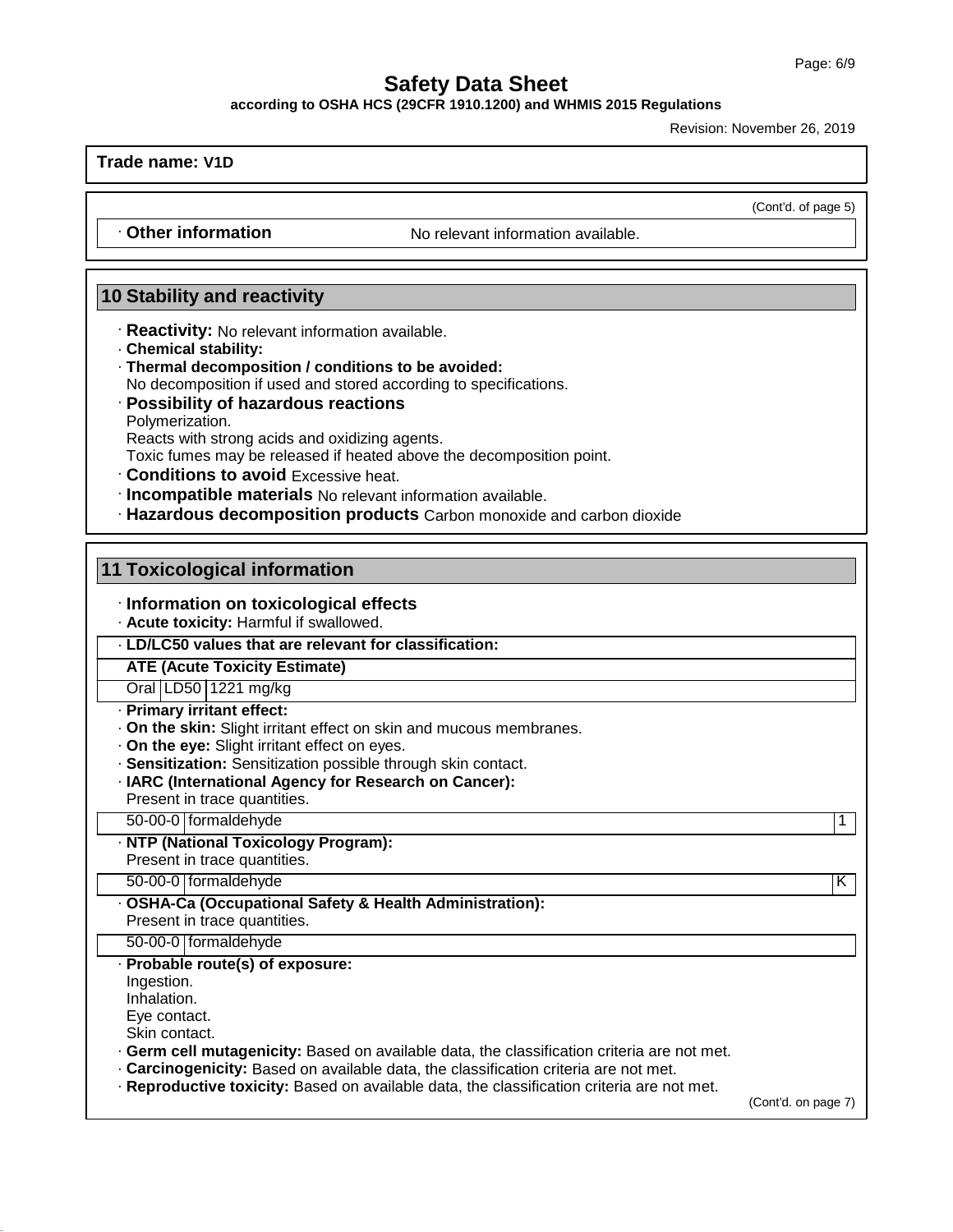**according to OSHA HCS (29CFR 1910.1200) and WHMIS 2015 Regulations**

Revision: November 26, 2019

# **Trade name: V1D**

(Cont'd. of page 6)

· **STOT-single exposure:** Based on available data, the classification criteria are not met. · **STOT-repeated exposure:**

May cause damage to the kidneys through prolonged or repeated exposure. Route of exposure: Oral. · **Aspiration hazard:** Based on available data, the classification criteria are not met.

# **12 Ecological information**

- · **Toxicity**
- · **Aquatic toxicity** The product contains materials that are harmful to the environment.
- · **Persistence and degradability** No relevant information available.
- · **Bioaccumulative potential:** No relevant information available.
- · **Mobility in soil:** No relevant information available.
- · **Additional ecological information**
- · **General notes:**

Do not allow undiluted product or large quantities of it to reach ground water, water course or sewage system.

· **Other adverse effects** No relevant information available.

# **13 Disposal considerations**

# · **Waste treatment methods**

· **Recommendation:**

49.4.0

The user of this material has the responsibility to dispose of unused material, residues and containers in compliance with all relevant local, state and federal laws and regulations regarding treatment, storage and disposal for hazardous and nonhazardous wastes.

### · **Uncleaned packagings**

· **Recommendation:** Disposal must be made according to official regulations.

| 14 Transport information                                          |                |                     |
|-------------------------------------------------------------------|----------------|---------------------|
| · UN-Number<br>· DOT, ADR/RID/ADN, IMDG, IATA                     | Not regulated. |                     |
| $\cdot$ UN proper shipping name<br>· DOT, ADR/RID/ADN, IMDG, IATA | Not regulated. |                     |
| · Transport hazard class(es)                                      |                |                     |
| · DOT, ADR/RID/ADN, IMDG, IATA<br>· Class                         | Not regulated. |                     |
| · Packing group<br>· DOT, ADR/RID/ADN, IMDG, IATA                 | Not regulated. |                     |
| <b>Environmental hazards</b><br>· Marine pollutant:               | No             |                     |
|                                                                   |                | (Cont'd. on page 8) |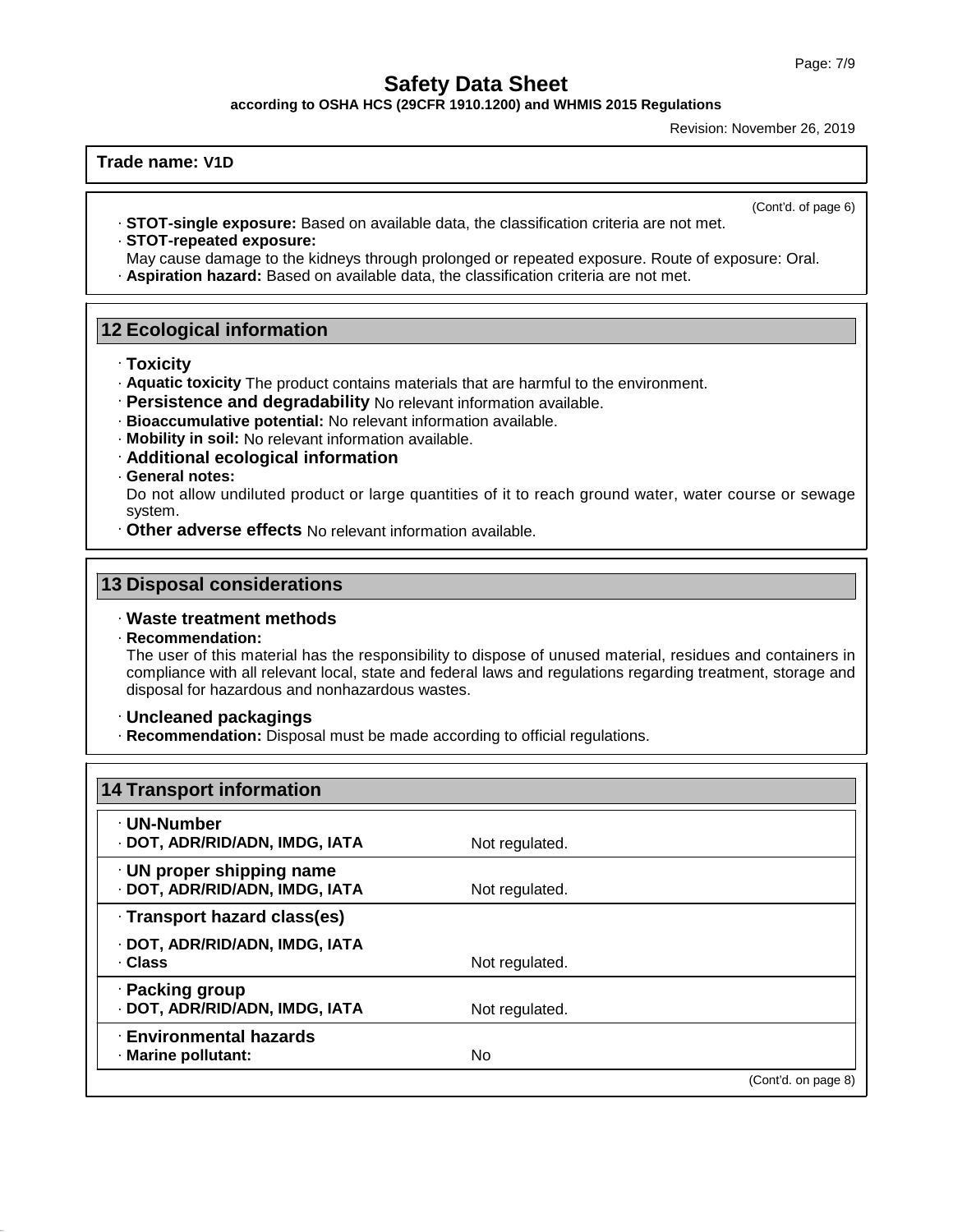(Cont'd. of page 7)

# **Safety Data Sheet**

**according to OSHA HCS (29CFR 1910.1200) and WHMIS 2015 Regulations**

Revision: November 26, 2019

**Trade name: V1D**

# · **Special precautions for user** Not applicable.

· **Transport in bulk according to Annex II of**

**MARPOL73/78** and the IBC Code Not applicable.

# **15 Regulatory information**

- · **Safety, health and environmental regulations/legislation specific for the substance or mixture**
- · **United States (USA)**
- · **SARA**
- · **Section 302 (extremely hazardous substances):**
- None of the ingredients are listed.
- · **Section 355 (extremely hazardous substances):**
- None of the ingredients are listed.
- · **Section 313 (Specific toxic chemical listings):**
- 107-21-1 Ethylene glycol
- · **TSCA (Toxic Substances Control Act)**
- All ingredients are listed or exempt.
- · **Clean AirAct (CAA) Section 112(r) Accidental Release Prevention (40 CFR 68.130):**
- Present in trace quantities. 50-00-0 formaldehyde 15000
- · **Proposition 65 (California)**
- · **Chemicals known to cause cancer:**
- Present in trace quantities.
- 50-00-0 formaldehyde
- · **Chemicals known to cause developmental toxicity for females:**
- None of the ingredients are listed.

None of the ingredients are listed.

- · **Chemicals known to cause developmental toxicity for males:**
- · **Chemicals known to cause developmental toxicity:**
- 107-21-1 Ethylene glycol
- · **EPA (Environmental Protection Agency):**
- None of the ingredients are listed.
- · **IARC (International Agency for Research on Cancer):**
- Present in trace quantities.
- 50-00-0 formaldehyde 1

49.4.0

- · **Canadian Domestic Substances List (DSL):**
- All ingredients are listed or exempt.